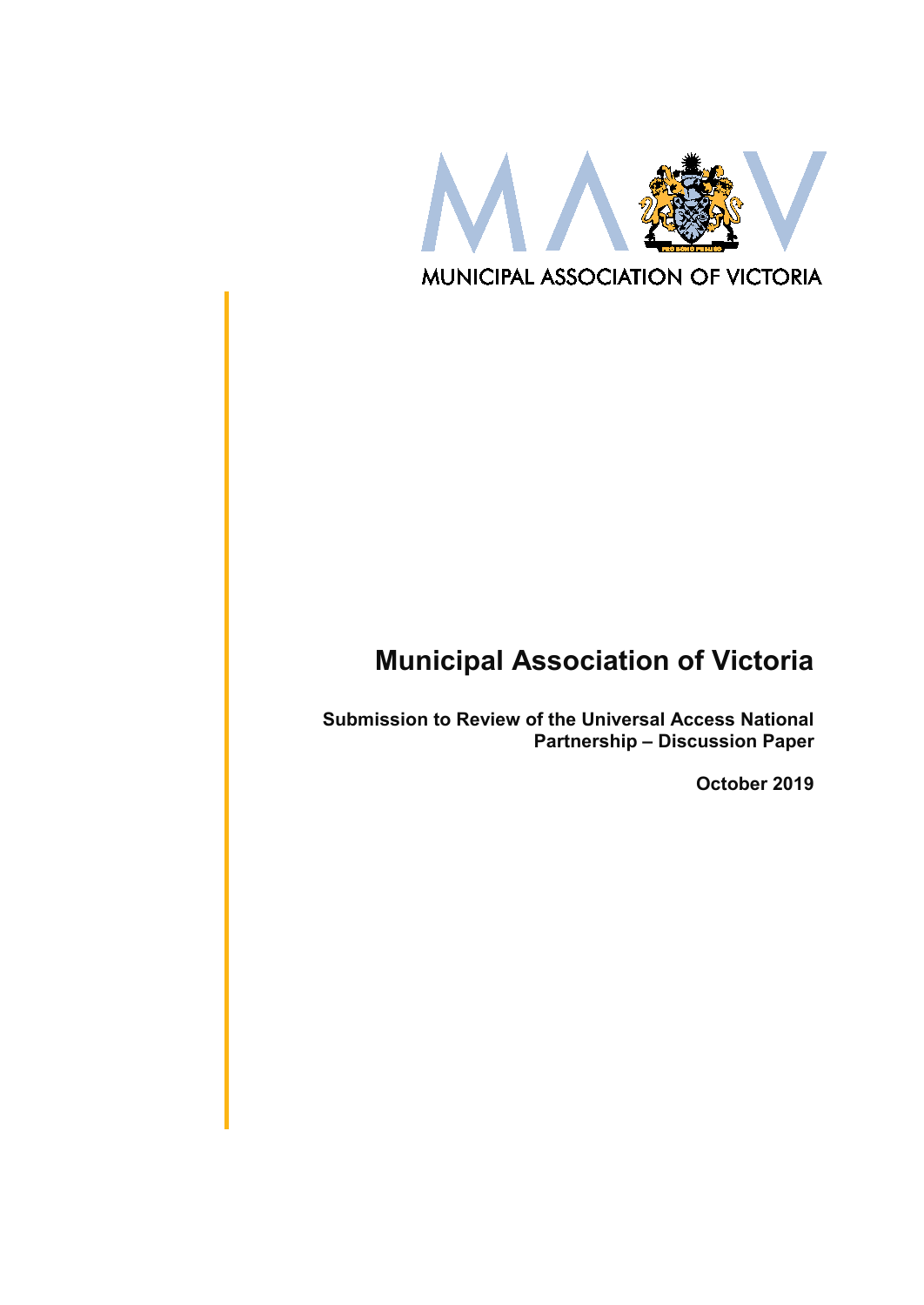

*The MAV can provide this document in an alternative format upon request, including large print, Braille and audio.* 

*This document has been prepared by the MAV. For further information please contact:*

*Wendy Allan Early Years Project Adviser Level 12, 60 Collins Street Melbourne GPO Box 4326 Melbourne, 3001 T: 03 9667 5527 E:wallan@mav.asn.au*

*While this paper aims to broadly reflect the views of local government in Victoria, it does not purport to reflect the exact views of individual councils.*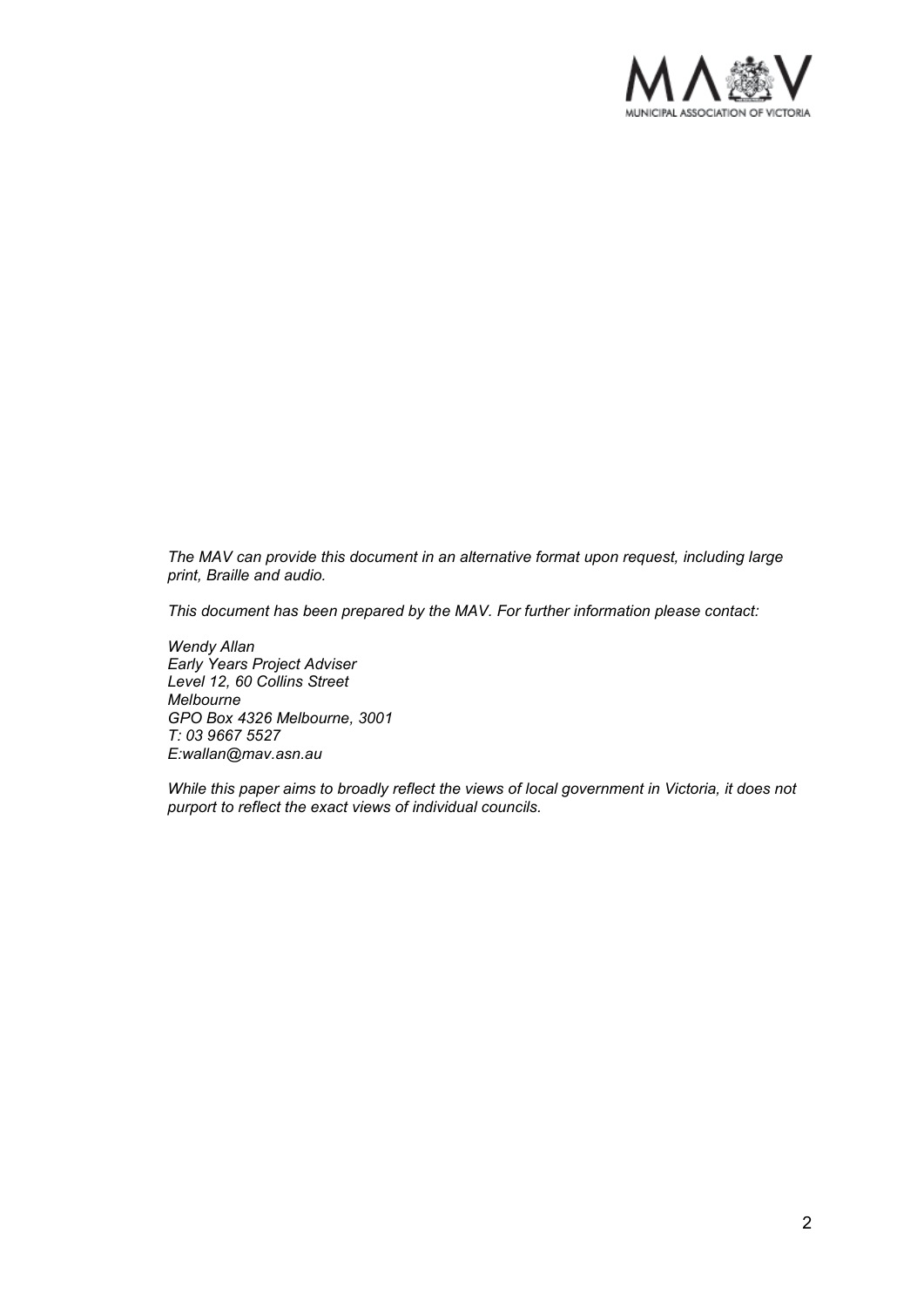

## **1. Introduction**

The Municipal Association of Victoria (MAV) is the legislated peak body for local government in Victoria. Victorian councils remain critically interested and involved in the provision of early childhood education and care services. MAV has been working closely with the Victorian and Australian Governments to ensure the successful implementation of key national reform priorities in early childhood since the Child Care Act of 1972. MAV welcomes the opportunity to contribute to the Review of the Universal Access National Partnership (UANP).

Councils are the leading provider of children's services and early years infrastructure in Victoria. All Victorian councils are committed to the aim of providing children in the municipality with the best possible start in life through effective planning, development and provision of services that improve health, connectedness, education and care of children and their families. Local government has responsibilities for local planning around all these services as well as providing a strong local early years platform that includes Maternal and Child Health, Municipal Early Years Plans and provision and support of early years services.

The work local government has undertaken particularly over the last ten years with the implementation of universal access to 15 hours of kindergarten has shown that the provision of early childhood education and care (ECEC) in Victoria is a core part of the economic and social fabric of communities and municipalities.

# **2. Background**

Australian Government investment in preschool education is not new. In 1938 Commonwealth funding established preschool demonstration sites in each State and Territory. In 1972, Commonwealth funding covered preschool teachers' salaries until there was a policy shift in funding childcare.<sup>[1](#page-2-0)</sup> Since 2008, the Australian Government has invested in a number of national early childhood education and care reforms initiated through Council of Australian Governments (COAG). Of these reforms, the National Partnership on Universal Access to Early Childhood Education aimed to provide, by 2013, 15 hours of preschool per week to all four-year old children in the year before they start primary school. This reform was supported by a substantial body of research that pointed to the important benefits of early childhood education on a child's trajectory throughout life, particularly for children who experience disadvantage.

Victoria has a unique community model of preschool education. It has been built on a partnership across three levels of government with the addition of support of communities and parents over many decades. This model has resulted in very high participation rates. Since 2009 the Australian Government has provided operational funding for five hours of preschool, while the Victorian Government contributes towards ten hours operational funding for the program. To meet government funding shortfalls, the community provides a further 35 percent through parent fees and fundraising.

Local government in Victoria represents approximately 20 per cent of the ECEC system across both centre-based and home-based care. Victorian councils invest in early years planning, community capacity building and infrastructure provision, and many councils deliver early childhood education services and programs.

Since 2010, Victorian councils have received:

<span id="page-2-0"></span><sup>-</sup><sup>1</sup> OECD Thematic Review of Early Childhood Education and Care Policy, Australian background Report, Australian Government Department of Education, Training and Youth Affairs, 2000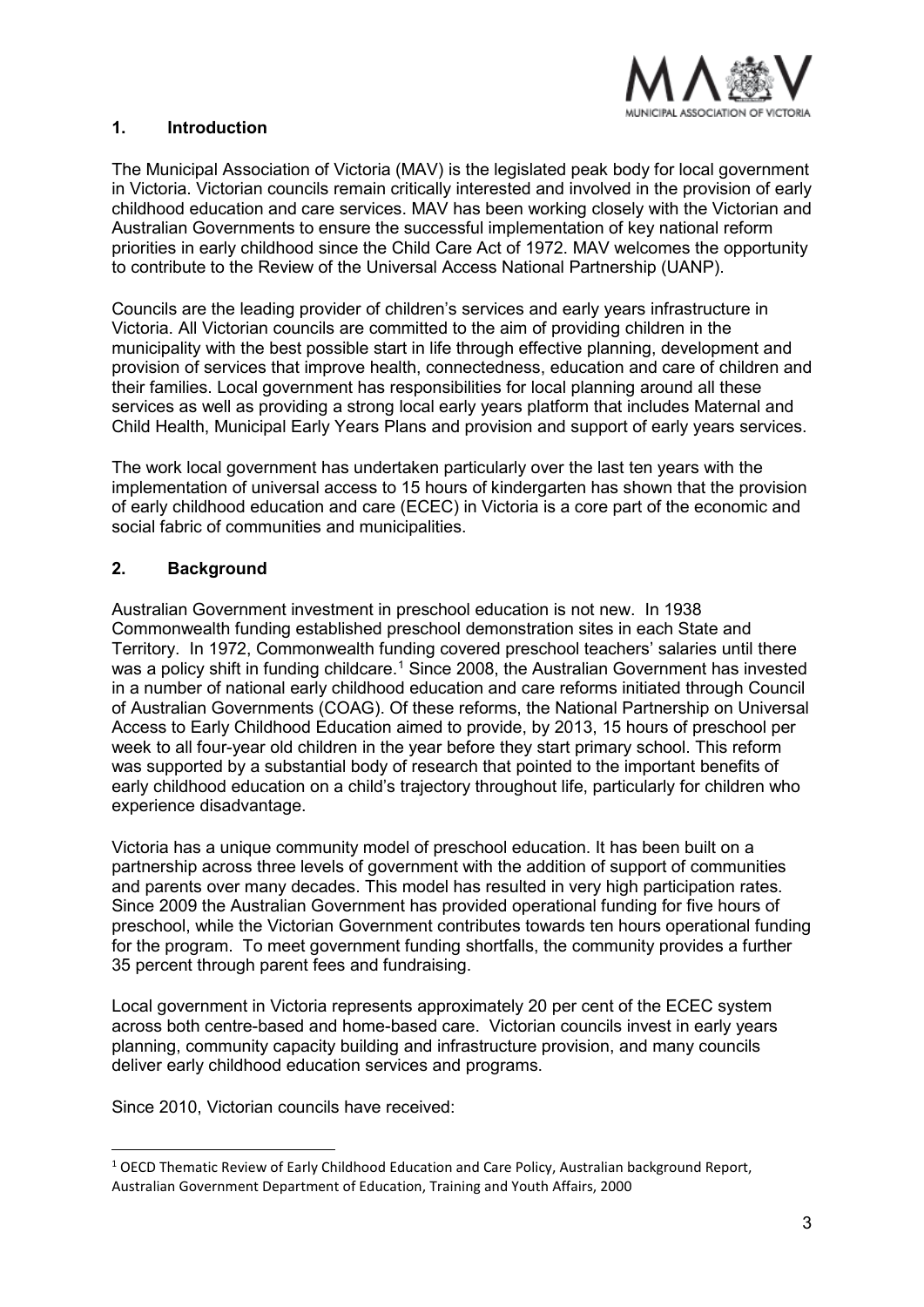

- \$5.5 million in federal funding for operation planning and assessment
- \$4 million to support change management
- \$300 million of state/federal funds for capital investment in kindergarten facilities
- \$6.4 million to strengthen and set up kindergarten central registration and enrolment schemes

In the same period Victorian councils have invested \$300 million of ratepayer funds towards capital investment in facilities, with a further \$478 million to meet the growth and to extend/modernise facilities.

Approximately 80% of Victorian community-based kindergartens operate from council-owned buildings. Most Victorian kindergartens are operated on a not-for-profit basis by community organisations, councils, early years managers or parent cooperatives.

Commonwealth funding for the additional five hours operational costs of the national reform has been provided on a year-to-year basis, and yet a long-term funding agreement has not been agreed. The current National Partnership arrangement has recently been extended to December 2020.

The MAV welcomes the decision of the Education Council to undertake this Review to consider an enduring funding arrangement beyond 2020. Recent reports have highlighted the need for a stable funding and quality base for our youngest children, with national oversight and investment for example: Lifting Our Game (December 2017), Gonski Report to the Australian Government (April 2018) and Royal Commission's report into institutional child sexual abuse (December 2017).

## **3. Kindergarten – A Rite of Passage**

Governments have a mutual interest and responsibility for improving the outcomes for Australian children in all areas of their lives including health, wellbeing and education. The evidence and research are overwhelming and points to strong links to a nation's economic and prosperity.

The introduction of funding for a *National Partnership Agreement on Universal Access for Early Childhood Education* (UAECE) was predicated on evidence found in extensive international literature about the benefits of early childhood education for children prior to full-time schooling. The body of evidence and research has only increased since 2009 with further evidence being provided from Australian research such as the Mitchell Institute at Victoria University, PwC and the work undertaken by Professor Deb Brennan and Susan Pascoe AM.

In Victoria, kindergarten holds a particular place as an important step in preparing children for school. For children from "disadvantaged" families, the link between quality programs and outcomes is even more pronounced, with "high quality education and care [offering] a direct strategy for maximising developmental outcomes, especially for young children from vulnerable families" (Urbis Social Policy, 2011, p. 29).

An opportunity exists for the Australian Government to cement its funding proportion of investment by providing ongoing funding for UAECE. This would create the opportunity for maintaining continued financial investment by all parties which in turn will drive better outcomes for children, ensure Australian children can achieve well alongside their OECD country counterparts and promotes a long-term return for government investment.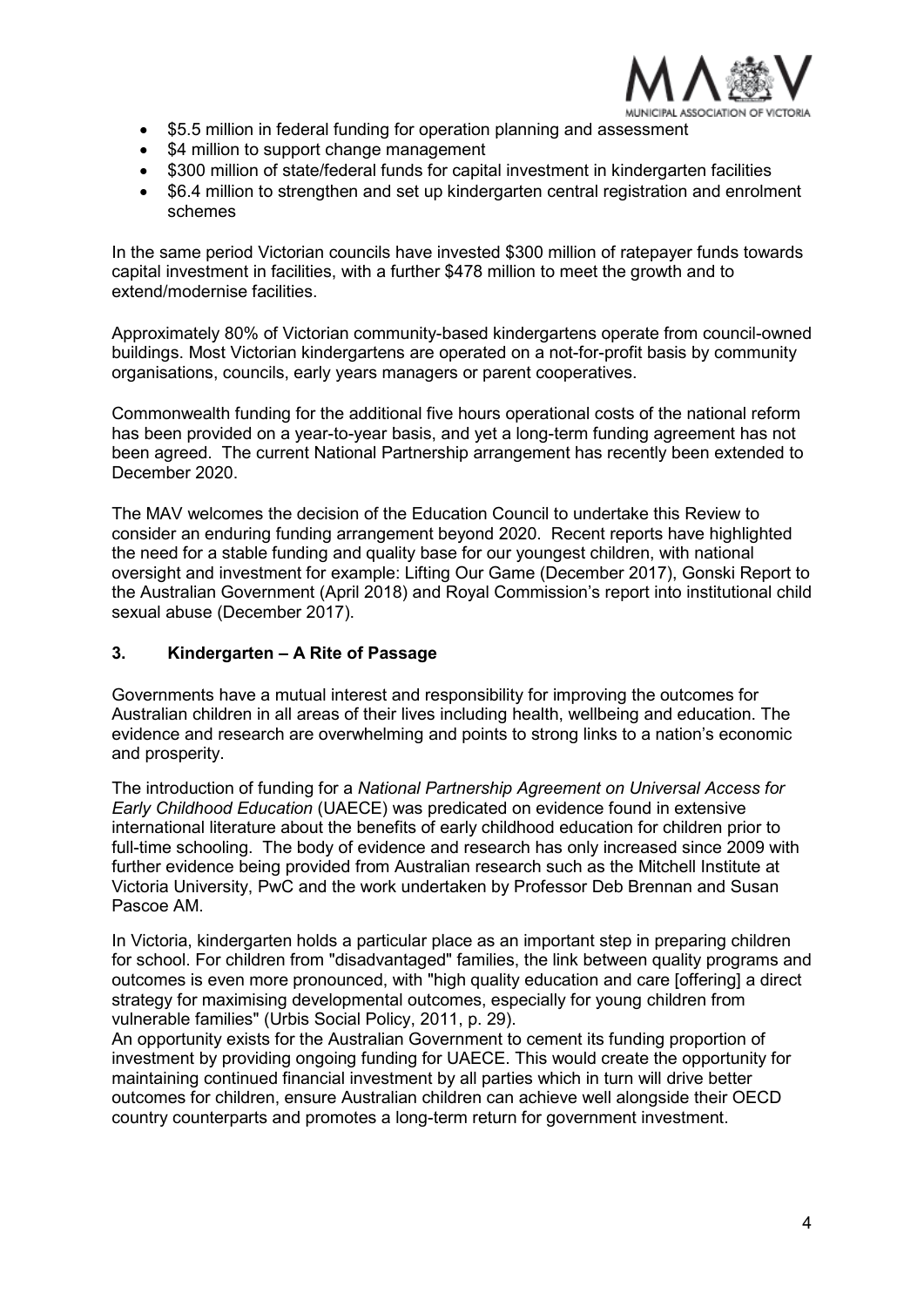

## **4. MAV response to key consultation questions related to the Review's Terms of Reference**

## *i. To what extent have UNAP policy objectives, outcomes and outputs been achieved?*

Arguably the objective of the UNAP – being to "maintain universal access to, and improve participation in, affordable, quality early childhood education programs for all children" has not been fully achieved due to the short term nature of National Partnership Agreements which impact the ability of State and Territory Governments to have certainty beyond the life of the Agreement and thus 'maintain' universal access.

MAV and local government along with many other service providers and peak bodies in Victoria have had to invest a significant amount of resources and time into ongoing advocacy to the Commonwealth to 'maintain universal access'. The National Partnership Agreements have all been a series of time limited arrangements which have caused disruption for children, families, educators, councils and the State and Territory Governments. There have been six successive agreements over ten years. These continual short-term funding arrangements have made it very difficult for governments, councils and kindergartens to plan and provide services. MAV has consistently advocated for the Commonwealth to commit to an enduring role in a partnership funding in order to maintain universal access for all children. Despite these short-term arrangements Victoria has had a consistent participation rate of children accessing kindergarten above the national average.

MAV recommends that an enduring partnership arrangement is provided in a way that maximises the investment of all three levels of government to retain a stable base for the first educational platform for our Australian citizens.

As well as the continual short-term funding agreements for the participation and access of children in 15 hours of kindergarten, in 2018 the Australian Government withdrew funding for the National Quality Agenda which initially complemented the National ECEC Reforms. Without any consultation, the Commonwealth de-funded the quality function it had supported in every state and territory as part of the National Partnership on the National Quality Agenda for Early Childhood Education and Care leaving the State and Territory Governments to review their position on national consistency. Presumably all states and territories do want to continue the implementation and support of the Quality Agenda, however the withdrawal of the contributory funding from the Commonwealth to the National Partnership Agreement which provided support for the staff and resources needed to assess and rate every service in the State and Territories means the issue of Quality may be impacted.

ii. What should the UANP target and measure, and how should data be collected and used?

Again, the performance indicators, benchmarks and targets are supposed to focus effort on maintaining universal access to kindergarten. There is still a fundamental question of what constitutes 'maintenance' of universal access. The funding agreement and its performance success could be improved if the early years sector could reliably plan for the ongoing delivery of 15 hours of kindergarten, rather than frequently having to direct resources into advocating for ongoing and enduring funding arrangements.

Successive agreements have refined and clarified objectives and outcomes with data, targets and measures largely measuring inputs and outputs rather than outcomes. The short-term nature of the agreements has hindered the long-term view of a 'return on investment'.

A 2010 study by Heckmaan (Heckmaan,J, 2010) found that focussed investment in early childhood education represents the best and most economically efficient period of life for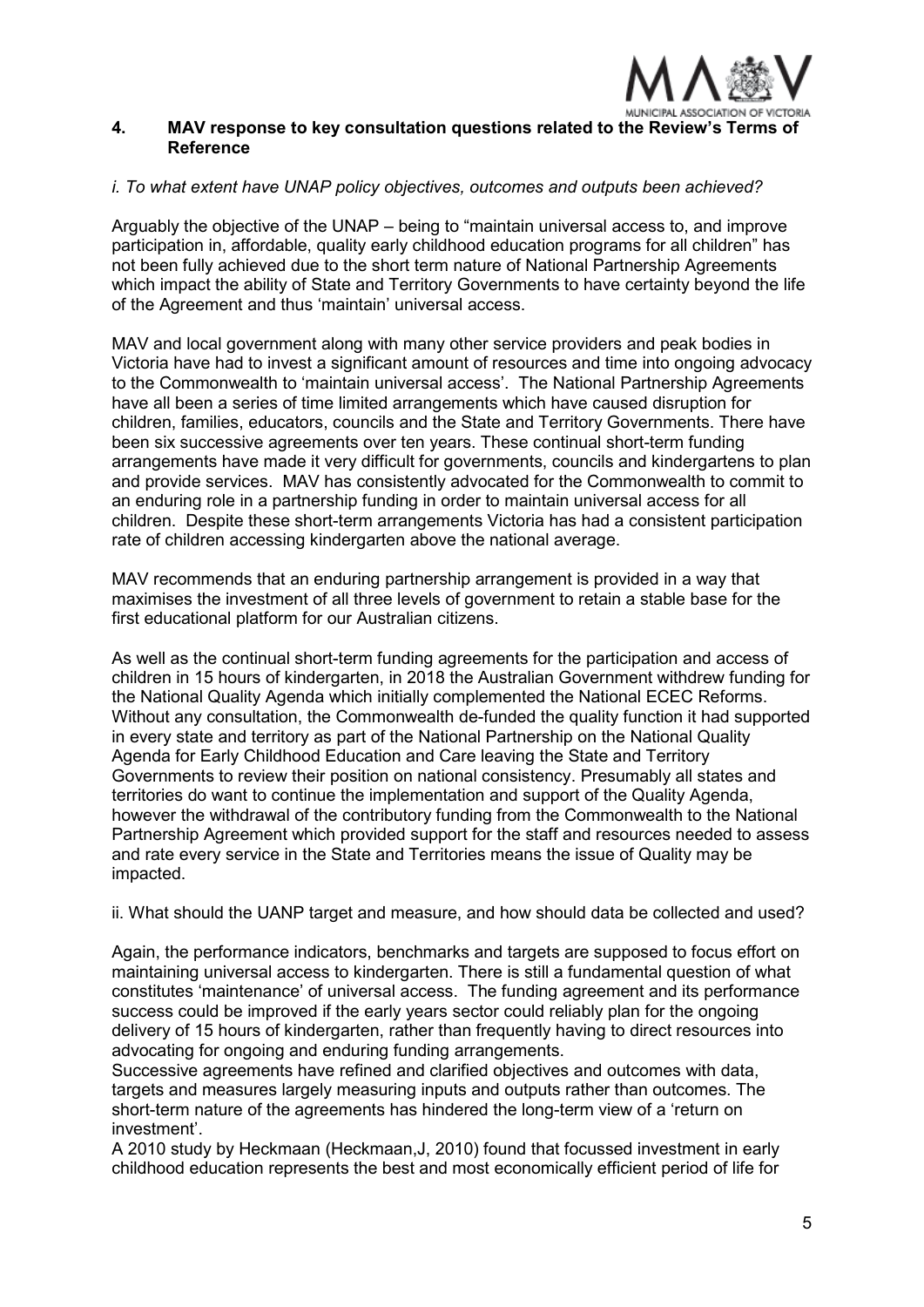

MUNICIPAL ASSOCIATION OF VICTORIA

such an outlay – returning at least eight dollars for every one dollar spent in areas such as – higher wages, increased tax revenue, reduced school expenditure and reduced criminal justice expenditure. Further analysis undertaken by Price Waterhouse Coopers (PwC, 2014) identified cumulative benefits of between six billion dollars and thirteen billion dollars in increased female workforce participation and increased participation of vulnerable children in ECEC services. Clearly there is considerable short term and long-term financial returns to Government through the continuation of this investment on preschool education in Australia on an ongoing basis. Therefore, the data, targets and measures need to be designed and refined to take a longer-term view of the impacts of the investment.

### *iii. Are the current UANP arrangements efficient and effective and how could the efficiency, effectiveness and equity of UANP funding be improved?*

The UANP arrangements have been somewhat effective despite them not being efficient. Current data available from the *National Report- National Partnership Agreement on Universal Access to Early Childhood Education 2016-2017* shows the proportion of children that access a quality program has increased significantly since the first partnership agreement. 12 per cent of children in 2008 were enrolled in a kindergarten program with a qualified teacher compared to 2107 data of 96 percent of children nationally enrolled in 15 hours of kindergarten (nous, 2019, p2). The UANP arrangements could be made more efficient by:

- Australian Government committing to enduring funding thus removing the negative impacts and costs of uncertainty and cost of continually negotiating short term funding arrangements.
- Refocussing the arrangements on the best-interest of children and longer-term outcomes.
- Ensuring a stable funding base can improve efficiency by providing the opportunity for maintain continued financial investment of all parties.

#### *iv. How does the preschool system operate across States and Territories and settings?*

Victoria has a model of kindergarten service provision that has been built on a partnership model over many decades. It is what can be termed as a non-government model which is one where most preschools are not owned by the State of Commonwealth government but are subsidised by government contributions. Government preschools are few and are explicitly targeted at disadvantaged communities, in contrast to government schools, which aim to be comprehensive rather than residual.

Preschool programs in LDC are generally funded by the Commonwealth (through the Child Care Subsidy) and by parents' fees. The State may provide supplementary funding to community preschools and more recently in Victoria to preschool programs in LDC.[2](#page-5-0) A key element of the Victorian model is that approximately 65 percent of operational costs for delivering a kindergarten program in a sessional kindergarten setting are provided by a combination of federal, state and local government with parents having to pay for the other 35 percent. In addition, Victorian councils invest significantly into the preschool sector with planning, capacity building and providing an estimated \$1.2 billion worth of existing infrastructure with further investment estimated recently at \$780 million for growth, maintenance and renewal.

<span id="page-5-0"></span><sup>-</sup><sup>2</sup> [https://research.acer.edu.au/cgi/viewcontent.cgi?article=1000&context=policy\\_briefs](https://research.acer.edu.au/cgi/viewcontent.cgi?article=1000&context=policy_briefs)